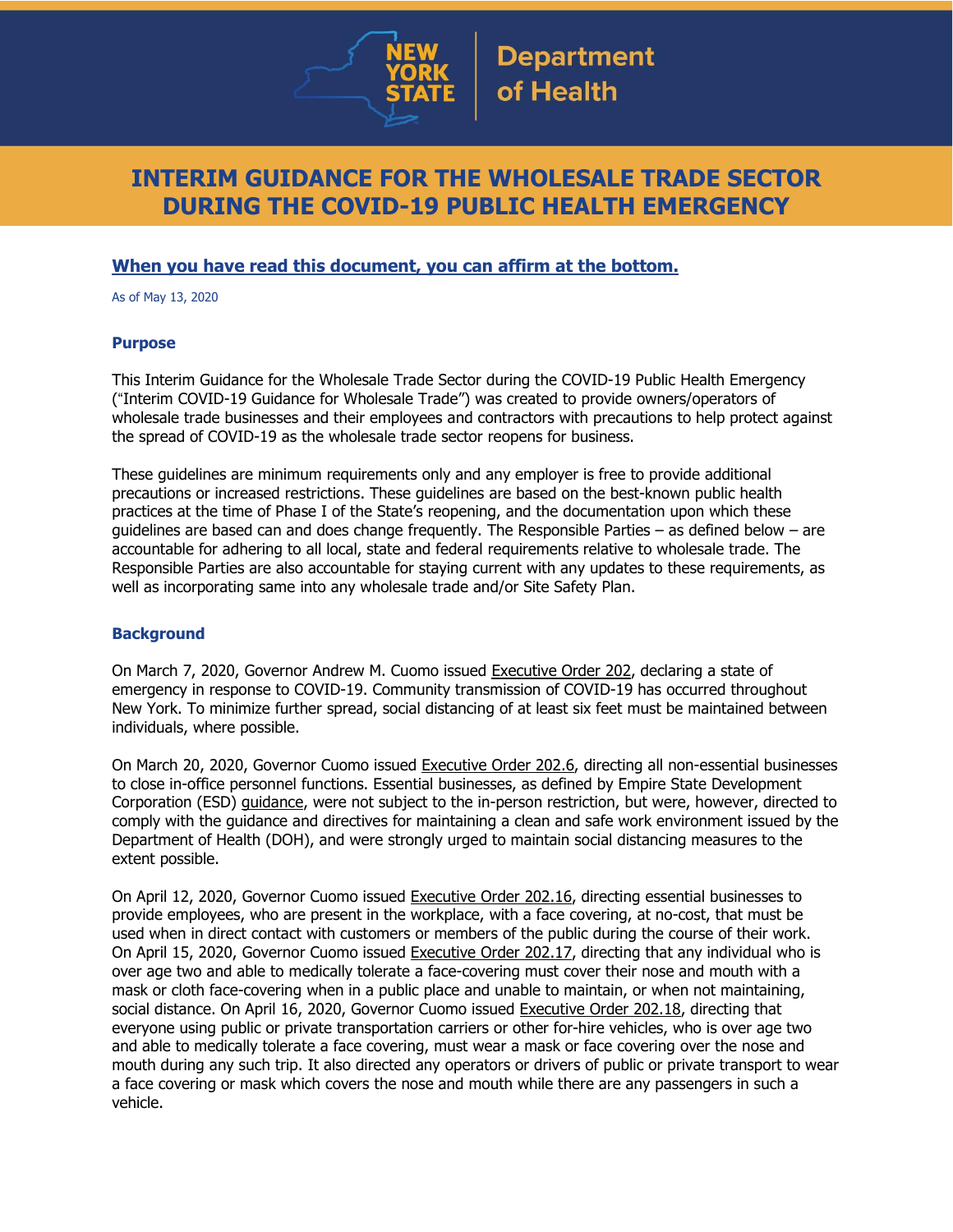On April 26, 2020, Governor Cuomo [announced](https://www.governor.ny.gov/news/amid-ongoing-covid-19-pandemic-governor-cuomo-outlines-phased-plan-re-open-new-york-starting) a phased approach to reopen industries and businesses in New York in phases based upon a data-driven, regional analysis. On May 4, 2020, the Governor [provided](https://www.governor.ny.gov/news/amid-ongoing-covid-19-pandemic-governor-cuomo-outlines-additional-guidelines-when-regions-can) that the regional analysis would consider several public health factors, including new COVID-19 infections, as well as health care system, diagnostic testing, and contact tracing capacity. On May 11, 2020, Governor Cuomo [announced](https://www.governor.ny.gov/news/amid-ongoing-covid-19-pandemic-governor-cuomo-announces-three-regions-new-york-state-ready) that the first phase of reopening would begin on May 15, 2020 in several regions of New York, based upon available regional metrics and indicators.

In addition to the following standards, both essential and non-essential businesses must continue to comply with the guidance and directives for maintaining clean and safe work environments issued by DOH.

Please note that where guidance in this document differs from other guidance documents issued by New York State, the more recent guidance shall apply.

## **Standards for Responsible Wholesale Trade Business Activities in New York State**

No wholesale trade business activity can occur without meeting the following minimum State standards, as well as applicable federal requirements, including but not limited to such minimum standards of the Americans with Disabilities Act (ADA), Centers for Disease Control and Prevention (CDC), Environmental Protection Agency (EPA), and United States Department of Labor's Occupational Safety and Health Administration (OSHA).

The State standards contained within this guidance apply to all wholesale trade business – both essential and non-essential – in operation during the COVID-19 public health emergency until rescinded or amended by the State. The property owner of the wholesale trade facility, or another party as may be designated by the property owner (in either case, "the Responsible Parties"), shall be responsible for meeting these standards.

The following guidance is organized around three distinct categories: people, places, and processes.

## **I. PEOPLE**

### **A. Physical Distancing**

- Responsible Parties must ensure that for any work occurring indoors, the workforce presence is limited to 50% of the maximum occupancy for a particular area as set by the certificate of occupancy, excluding supervisors; provided, however, if a facility requires more employees to safely operate core functions (e.g. supplying critical goods), Responsible Parties must use additional mitigation strategies; and
- Responsible Parties must ensure that a distance of at least six feet is maintained among workers at all times, unless safety of the core activity requires a shorter distance (e.g. jointly stacking overweight items, signature of invoicing). Any time employees must come within six feet of another person, acceptable face coverings must be worn. Employees must be prepared to don a face covering if another person unexpectedly comes within six feet.
	- $\circ$  Acceptable face coverings for COVID-19 include but are not limited to cloth-based face coverings and disposable masks that cover both the mouth and nose.
	- o However, cloth, disposable, or other homemade face coverings are not acceptable face coverings for workplace activities that typically require a higher degree of protection for personal protective equipment due to the nature of the work. For those activities, N95 respirators or other personal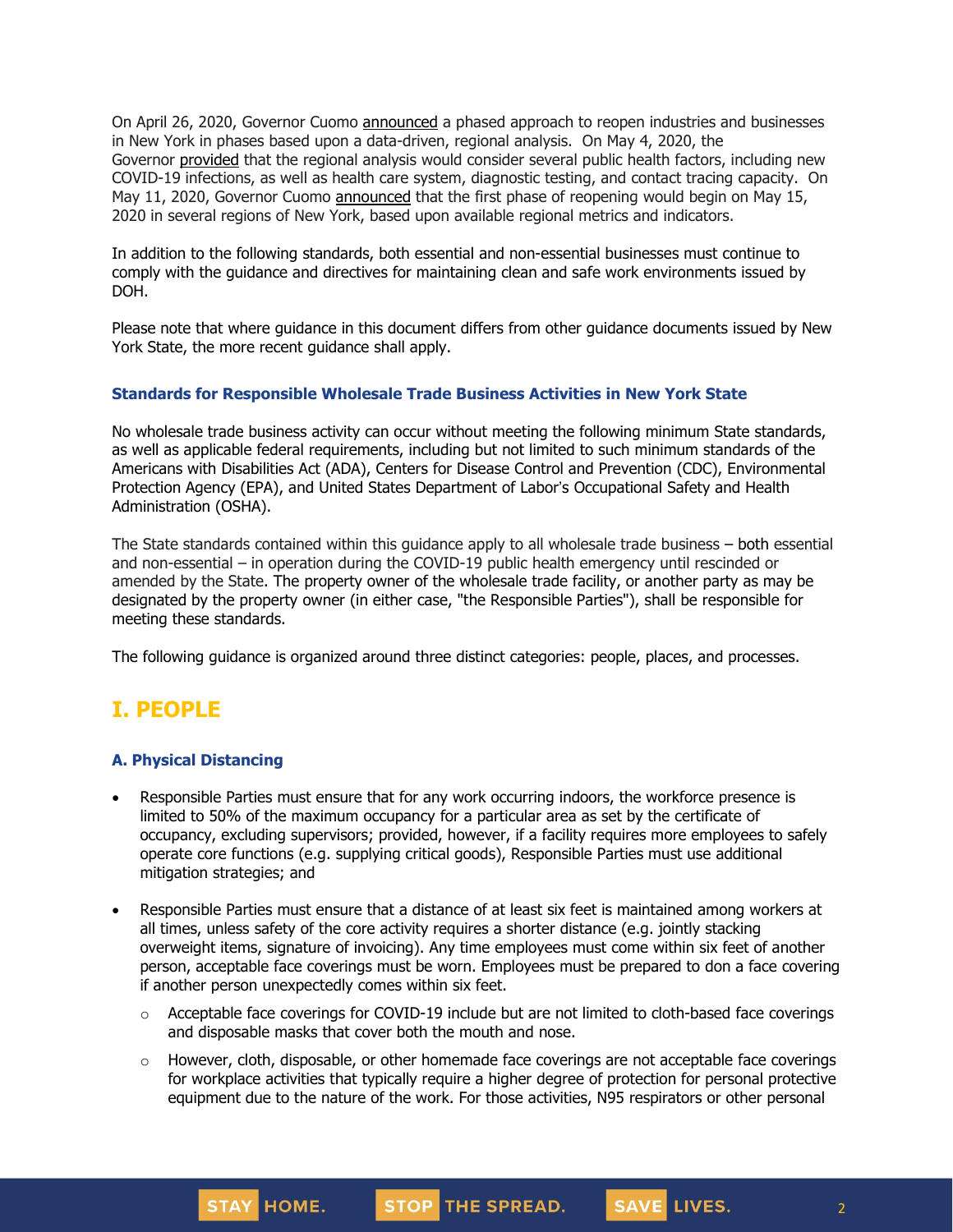protective equipment (PPE) used under existing industry standards should continue to be used, as is defined in accordance with OSHA [guidelines.](https://www.osha.gov/SLTC/personalprotectiveequipment/)

- Responsible Parties may modify the use and/or restrict the number of work spaces and employee seating areas, so that workers are at least six feet apart in all directions (e.g. side-to-side and when facing one another) and are not sharing work stations or spaces without cleaning and disinfection between use. When distancing is not feasible between work stations or spaces, Responsible Parties must provide and require the use of face coverings or enact physical barriers, such as plastic shielding walls, in lieu of face coverings in areas where they would not affect air flow, heating, cooling, or ventilation.
	- $\circ$  Physical barriers should be put in place in accordance with OSHA quidelines.
	- $\circ$  Physical barrier options (e.g. between workstations in offices or throughout the warehouse) may include: strip curtains, plexiglass or similar materials, or other impermeable dividers or partitions.
- Responsible Parties should prohibit the use of tightly confined spaces (e.g. elevators, commercial refrigerators/freezers, vehicles, staff rooms and offices) by more than one individual at a time, unless all employees in such space at the same time are wearing acceptable face coverings. However, even with face coverings in use, occupancy must never exceed 50% of the maximum capacity of the space or vehicle, unless it is designed for use by a single occupant. Responsible Parties should increase ventilation with outdoor air to the greatest extent possible (e.g. leave truck and staff entrances as well as any available windows open as frequently as possible), while maintaining safety protocols. Responsible Parties should take additional measures to prevent congregation in elevator waiting areas and limit density in elevators, such as enabling the use of stairs.
- Responsible Parties should put in place measures to reduce bi-directional foot traffic using tape or signs with arrows in narrow aisles, hallways, or spaces, and post signage and distance markers denoting spaces of six feet in all commonly used areas and any areas in which lines are commonly formed or people may congregate (e.g. clock in/out stations, health screening stations, etc.).
- Responsible Parties must post signs throughout the facility, consistent with DOH COVID-19 signage. Responsible Parties can develop their own customized signage specific to their workplace or setting, provided that such signage is consistent with the Department's signage. Signage should be used to remind employees to:
	- o Cover their nose and mouth with a mask or cloth face-covering when six feet of social distance cannot be maintained.
	- $\circ$  Properly store and, when necessary, discard personal protective equipment.
	- o Adhere to physical distancing instructions.
	- o Report symptoms of or exposure to COVID-19, and how they should do so.
	- o Follow hand hygiene and cleaning guidelines.

#### **B. Gatherings in Enclosed Spaces**

STAY HOME.

• Responsible Parties must limit in-person gatherings (e.g. team huddles, daily check-ins, safety meetings) to the greatest extent possible and use other methods such as video or teleconferencing whenever possible, per CDC guidance "Interim Guidance for [Businesses](https://www.cdc.gov/coronavirus/2019-ncov/community/guidance-business-response.html) and Employers to Plan and Respond to [Coronavirus](https://www.cdc.gov/coronavirus/2019-ncov/community/guidance-business-response.html) Disease 2019 (COVID-19)". When videoconferencing or teleconferencing is not possible, Responsible Parties should hold meetings in open, well-ventilated spaces and ensure that individuals maintain six feet of social distance between one another (e.g. if there are chairs, leave space between chairs, have employees sit in alternating chairs).

STOP THE SPREAD.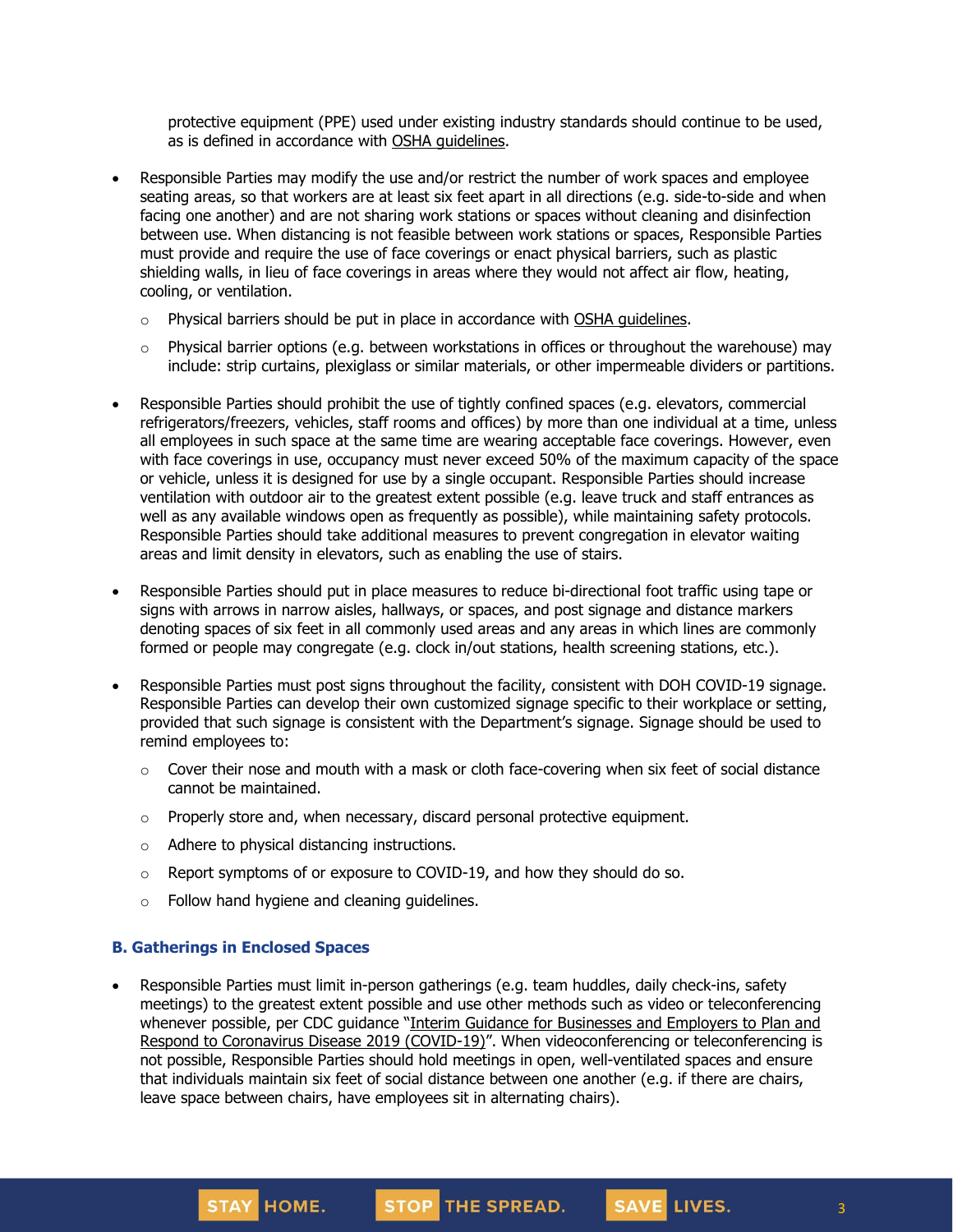- Responsible Parties must put in place practices for adequate social distancing in confined areas, such as restrooms and breakrooms, and should develop signage and systems (e.g. flagging when occupied) to restrict occupancy when social distancing cannot be maintained in such areas; and
- Responsible Parties should stagger schedules for employees to observe social distancing (i.e., six feet of space) for any gathering (e.g. coffee breaks, meals, and shift starts/stops).

## **C. Workplace Activity**

- Responsible Parties must take measures to reduce interpersonal contact and congregation, through methods such as:
	- $\circ$  limiting in-person presence to only those staff who are necessary to be on site;
	- o adjusting workplace hours;
	- o reducing on-site workforce to accommodate social distancing guidelines;
	- $\circ$  shifting design (e.g. A/B teams, staggered arrival/departure times);
	- $\circ$  prioritizing tasks that allow for social distancing (e.g. use of a forklift), over those that do not (e.g. signature invoicing, jointly stacking overweight items);
	- $\circ$  avoiding multiple crews and/or teams working in one area by staggering scheduled tasks and using signs to indicate occupied areas; and/or
	- $\circ$  segment and batch activities, where possible, so individuals can adhere to social distancing and reduce the number of hands touching products at the same time (e.g. one employee does all packing, another employee shrink wraps and seals all boxes, and a separate employee loads the truck).

### **D. Movement and Commerce**

- Responsible Parties should prohibit non-essential visitors on site.
- Responsible Parties must establish designated areas for pickups and deliveries, limiting contact to the extent possible.
- Responsible Parties must implement a touchless delivery system whereby drivers stay in the cab of the vehicle while delivery takes place or, where not practicable, Responsible Parties should provide acceptable personal protective equipment appropriate to the anticipated activities that includes, at a minimum, a cloth face covering to delivery workers.
	- o Responsible Parties must sanitize hands before and after transferring a load (e.g. truckload) of merchandise (e.g. sanitize hands before starting to load items; and once all items have been loaded, finish by sanitizing their hands again).
- Responsible Parties should limit on-site interactions (e.g. designate an egress for workers leaving their shifts and a separate ingress for workers starting their shifts) and movements (e.g. employees should remain near their work spaces as often as possible).
- Responsible Parties must cease all showroom visits and demonstrations without a pre-arranged appointment that incorporates appropriate social distancing protocols, and where possible implement a no walk-in policy. Responsible Parties should instruct retailers to place orders online or via phone and to make arrangements before coming to the facility for pickup.

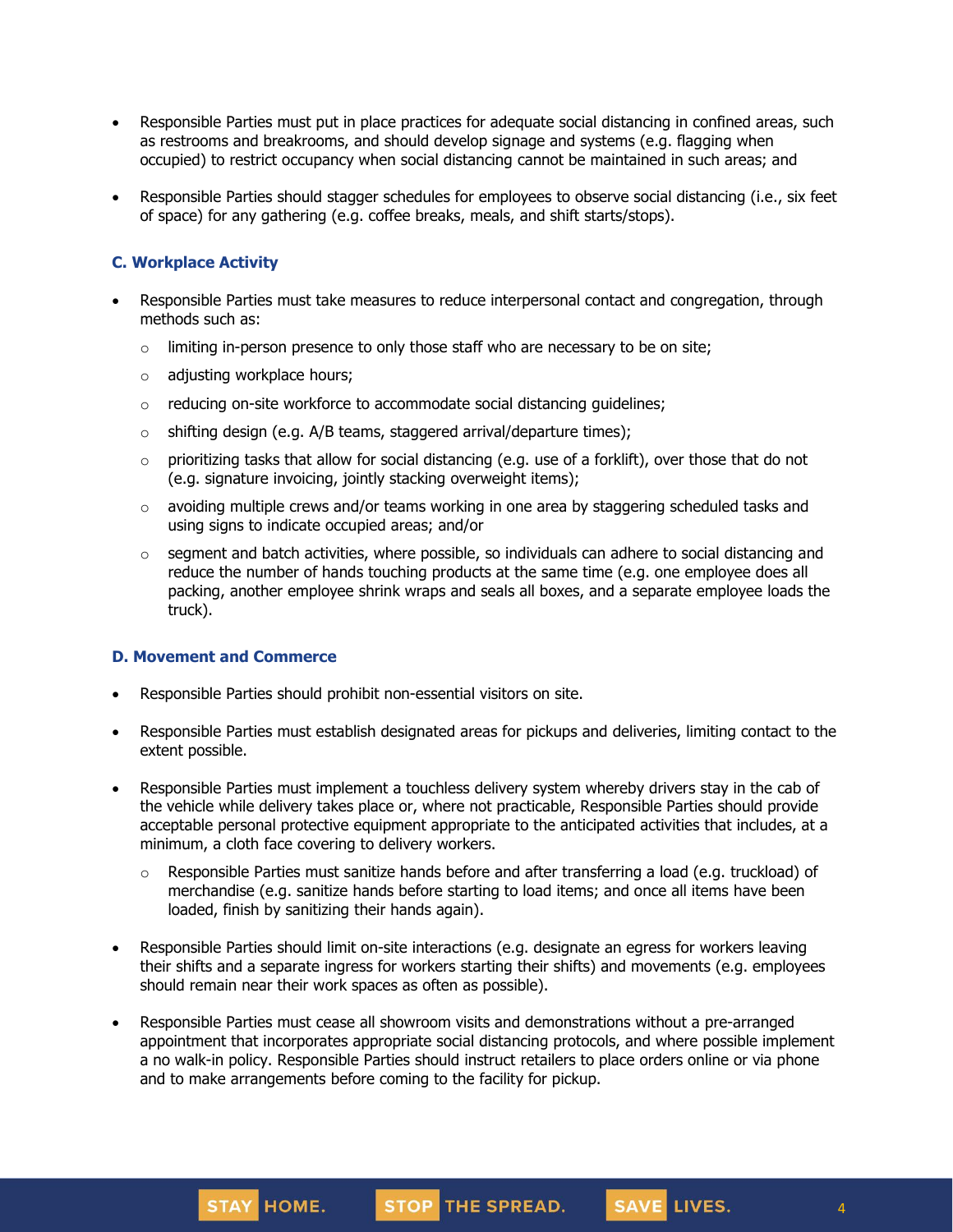- $\circ$  Where possible, attempt to conduct product inspection remotely using video technology.
- $\circ$  If product inspection or interaction is needed, all parties must sanitize hands, before and after inspection and/or interaction, and wear cloth masks and gloves to inspect and touch merchandise.

# **II. PLACES**

## **A. Protective Equipment**

- In addition to the necessary personal protective equipment (PPE) as required for certain workplace activities, Responsible Parties must procure, fashion, or otherwise obtain acceptable face coverings and provide such coverings to their employees while at work at no cost to the employee. Responsible Parties should have an adequate supply of face coverings, masks and other required PPE on hand should an employee need a replacement or should a visitor be in need. Acceptable face coverings include, but are not limited to, cloth (e.g. homemade sewn, quick cut, bandana), surgical masks, N95 respirators, and face shields.
- Face coverings must be cleaned or replaced after use and may not be shared. Please consult CDC [guidance](https://www.cdc.gov/coronavirus/2019-ncov/community/guidance-business-response.html) for additional information on cloth face coverings and other types of personal protective equipment (PPE), as well as instructions on use and cleaning.
	- $\circ$  Note that cloth face coverings or disposable masks shall not be considered acceptable face coverings for workplace activities that impose a higher degree of protection for face covering requirements. For example, if N95 respirators are traditionally required for specific wholesale trade activities, a cloth or homemade mask would not suffice. Responsible Parties must adhere to OSHA standards for such safety equipment.
- Responsible Parties must allow employees to use their own acceptable face coverings but cannot require employees to supply their own face coverings. Further, this guidance shall not prevent employees from wearing their personally owned additional protective coverings (e.g. surgical masks, N95 respirators, or face shields), or if the Responsible Parties otherwise requires employees to wear more protective PPE due to the nature of their work. Employers should comply with all applicable OSHA standards.
- Responsible Parties must put in place measures to limit the sharing of objects, such as forklifts, stock take and ordering devices, safety kits, as well as the touching of shared surfaces, such as railings; or, require workers to wear gloves (trade-appropriate or medical) when in contact with shared objects or frequently touched surfaces; or, require workers to sanitize or was their hands before and after contact.
- Responsible Parties must train workers on how to adequately put on, take off, clean (as applicable), and discard PPE, including but not limited to, appropriate face coverings.

## **B. Hygiene and Cleaning**

STAY HOME.

• Responsible Parties must ensure adherence to hygiene and sanitation requirements as advised by the CDC and DOH, including "Guidance for Cleaning and [Disinfection](https://coronavirus.health.ny.gov/system/files/documents/2020/03/cleaning_guidance_general_building.pdf) of Public and Private Facilities for [COVID-19](https://coronavirus.health.ny.gov/system/files/documents/2020/03/cleaning_guidance_general_building.pdf)," and the "STOP THE [SPREAD](https://coronavirus.health.ny.gov/system/files/documents/2020/04/13067_coronavirus_protectyourself_poster_042020.pdf)" poster, as applicable. Responsible parties must maintain cleaning logs that include the date, time, and scope of cleaning.

STOP THE SPREAD.

• Responsible Parties must provide and maintain hand hygiene stations on site, as follows:

SAVE LIVES.

5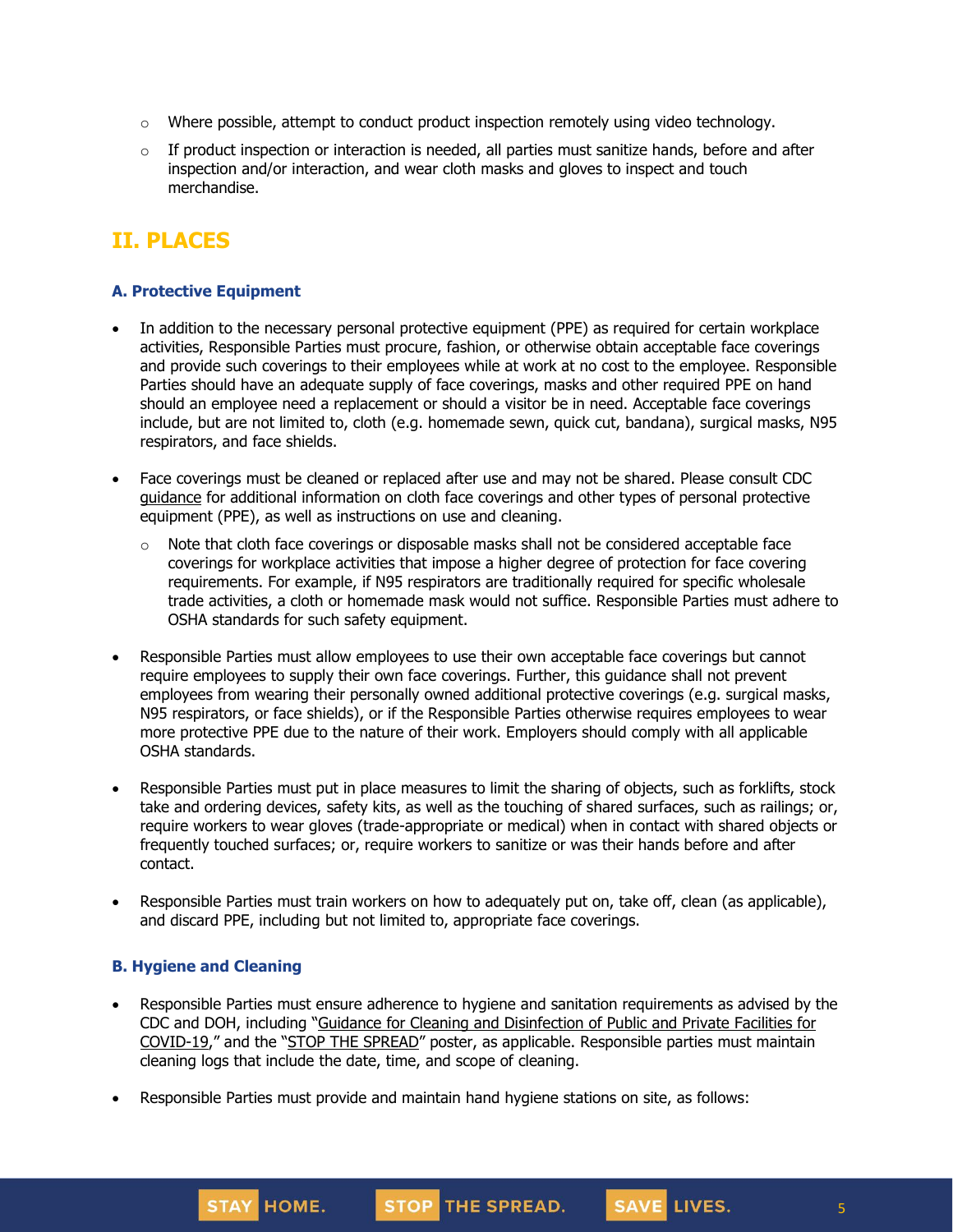- $\circ$  For handwashing: soap, running warm water, and disposable paper towels.
- $\circ$  For sanitizer: an alcohol-based hand sanitizer containing at least 60% alcohol for areas where handwashing facilities may not be available or practical.
- Responsible Parties must provide appropriate cleaning / disinfection supplies for shared and frequently touched surfaces and encourage employees to use these supplies before and after use of these surfaces, followed by hand hygiene.
- Responsible Parties must conduct regular cleaning and disinfection of the facility and more frequent cleaning and disinfection for high risk areas used by many individuals and for frequently touched surfaces. Cleaning and disinfecting must be rigorous and ongoing and should occur at least after each shift, daily, or more frequently as needed. Please refer to DOH's "Interim [Guidance](https://coronavirus.health.ny.gov/system/files/documents/2020/03/cleaning_guidance_general_building.pdf) for Cleaning and [Disinfection](https://coronavirus.health.ny.gov/system/files/documents/2020/03/cleaning_guidance_general_building.pdf) of Public and Private Facilities for COVID-19" for detailed instructions on how to clean facilities.
	- $\circ$  Responsible Parties must ensure regular cleaning and disinfecting of restrooms. Restrooms should be cleaned more often depending on frequency of use.
		- **•** Responsible Parties must ensure distancing rules are adhered to by reducing restroom capacity where feasible.
	- $\circ$  Responsible Parties must ensure that equipment and tools are regularly disinfected using registered disinfectants, including at least as often as workers change work spaces or a different worker is using such equipment. Refer to the Department of Environmental Conservation (DEC) list of [products](http://www.dec.ny.gov/docs/materials_minerals_pdf/covid19.pdf) registered in New York State identified by the EPA as effective against COVID-19.
	- o If cleaning or disinfection products or the act of cleaning and disinfecting causes safety hazards or degrades the material or equipment, Responsible Parties must put in place hand hygiene stations between use and/or supply disposable gloves and/or limitations on the number of employees using such equipment.
- Responsible Parties must provide for the cleaning and disinfection of exposed areas in the event of a positive case of COVID-19 of a worker, with such cleaning to include, at a minimum, all heavy transit areas and high-touch surfaces (e.g. shared tools, machines, work spaces, vehicles, and railings).
- CDC guidelines on "Cleaning and [Disinfecting](https://www.cdc.gov/coronavirus/2019-ncov/community/disinfecting-building-facility.html) Your Facility" if someone is suspected or confirmed to have COVID-19 infection are as follows:
	- $\circ$  Close off areas used by the person who is sick.
		- **•** Responsible Parties do not necessarily need to close operations, if they can close off the affected areas.
	- o Open outside doors and windows to increase air circulation in the area.
	- $\circ$  Wait 24 hours before you clean or disinfect. If 24 hours is not feasible, wait as long as possible.
	- $\circ$  Clean and disinfect all areas used by the person who is sick, such as offices, bathrooms, common areas, and shared equipment.
	- o Once the area has been appropriately disinfected, it can be opened for use.
		- Workers without close contact with the person who is sick can return to the work area immediately after disinfection.
			- Per CDC's "Evaluating and Testing Persons for [Coronavirus](https://www.cdc.gov/coronavirus/2019-ncov/hcp/clinical-criteria.html) Disease 2019 (COVID-19)," considerations when assessing close contact include the duration of exposure (e.g. longer exposure time likely increases exposure risk) and the clinical symptoms of the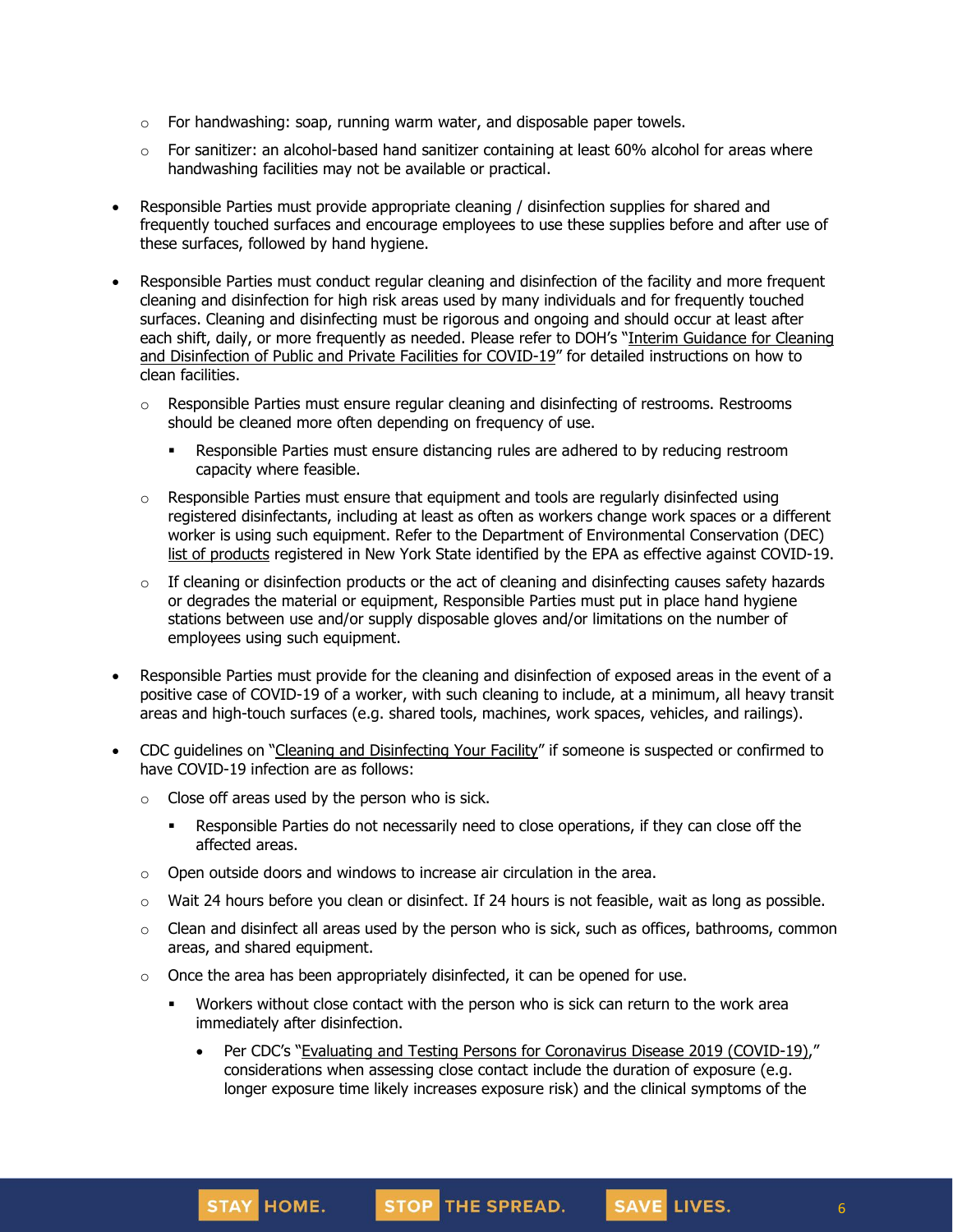person with COVID-19 (e.g. coughing likely increases exposure risk as does exposure to a severely ill patient).

- $\circ$  If more than seven days have passed since the person who is sick visited or used the facility, additional cleaning and disinfection is not necessary, but routine cleaning and disinfection should continue.
- Responsible Parties must prohibit shared food and beverages (e.g. buffet style meals), encourage bringing lunch from home, and reserve adequate space for employees to observe social distancing while eating meals.

## **C. Phased Reopening**

• Responsible Parties are encouraged to phase-in reopening activities so as to allow for operational issues to be resolved before production or work activities return to normal levels. Responsible Parties should consider limiting the number of employees, hours, and number of customers available to be served when first reopening so as to provide operations with the ability to adjust to the changes.

### **D. Communications Plan**

- Responsible Parties must affirm that they have reviewed and understand the state-issued industry guidelines, and that they will implement them.
- Responsible Parties should develop a communications plan for employees, visitors, and customers that includes applicable instructions, training, signage, and a consistent means to provide employees with information. Responsible Parties may consider developing webpages, text and email groups, and social media.

## **III. PROCESSES**

## **A. Screening and Testing**

- Responsible Parties must implement mandatory daily health screening practices.
	- $\circ$  Screening practices may be performed remotely (e.g. by telephone or electronic survey), before the employee reports to the facility, to the extent possible; or may be performed on site.
	- $\circ$  Screening should be coordinated to prevent workers from intermingling in close contact with each other prior to completion of the screening.
	- $\circ$  At a minimum, screening should be required of all workers and visitors and completed using a questionnaire that determines whether the worker or visitor has:
		- (a) knowingly been in close or proximate contact in the past 14 days with anyone who has tested positive for COVID-19 or who has or had symptoms of COVID-19,
		- (b) tested positive for COVID-19 in the past 14 days, or

STAY HOME.

- (c) has experienced any symptoms of COVID-19 in the past 14 days.
- According to CDC guidance on "Symptoms of [Coronavirus](https://www.cdc.gov/coronavirus/2019-ncov/symptoms-testing/symptoms.html)," the term "symptomatic" includes employees who have the following symptoms or combinations of symptoms: fever, cough, shortness of breath, or at least two of the following symptoms: fever, chills, repeated shaking with chills, muscle pain, headache, sore throat, or new loss of taste or smell.

STOP THE SPREAD.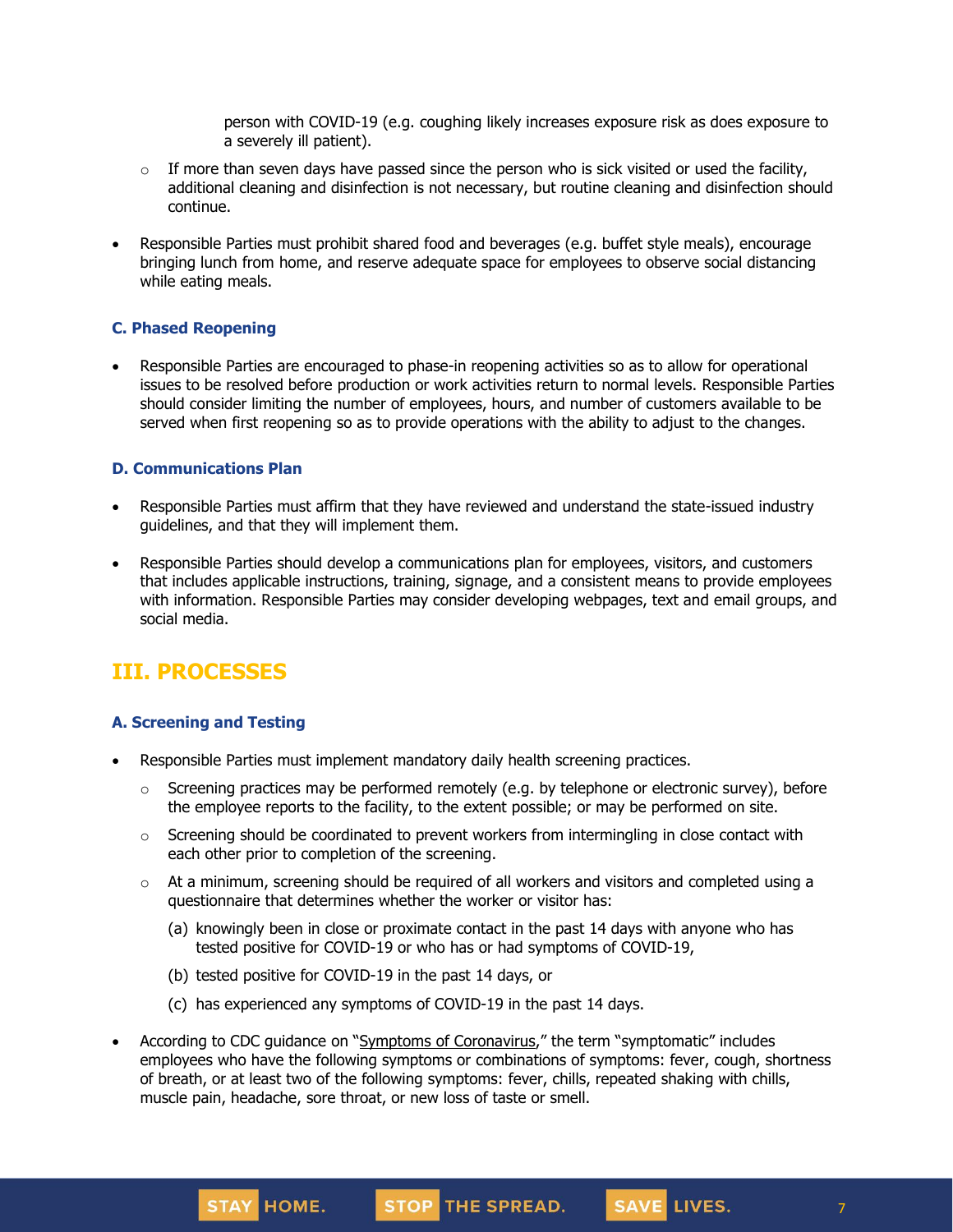- Responsible Parties should require employees to immediately disclose if and when their responses to any of the aforementioned questions changes, such as if they begin to experience symptoms, including during or outside of work hours.
- Daily temperature checks may also be conducted per Equal Employment Opportunity Commission or DOH guidelines. Responsible Parties are prohibited from keeping records of employee health data (e.g. temperature data).
- Responsible Parties must ensure that any personnel performing screening activities, including temperature checks, are appropriately protected from exposure to potentially infectious workers or visitors entering the facility. Personnel performing screening activities should be trained by employeridentified individuals who are familiar with CDC, DOH, and OSHA protocols.
- Screeners should be provided and use PPE, including at a minimum, a face mask, and may include gloves, a gown, and/or a face shield.
- An employee who screens positive for COVID-19 symptoms should not be allowed to enter the worksite and should be sent home with instructions to contact their healthcare provider for assessment and testing. Responsible parties must immediately notify the local health department and DOH about the suspected case. Responsible parties should provide the employee with information on healthcare and testing resources.
- An employee who has responded that they have had close contact with a person who is confirmed or suspected for COVID-19 may not be allowed to enter the facility without abiding by the precautions outlined below and the Responsible Parties has documented the employee's adherence to those precautions.
- Responsible Parties must review all employee and visitor responses collected by the screening process on a daily basis and maintain a record of such review. Responsible Parties must also identify a contact as the party for workers to inform if they later are experiencing COVID-19-related symptoms, as noted in the questionnaire.
- Responsible parties must designate a site safety monitor whose responsibilities include continuous compliance with all aspects of the site safety plan.
- To the extent possible, Responsible Parties should maintain a log of every person, including workers and visitors, who may have close contact with other individuals at the work site or area; excluding deliveries that are performed with appropriate PPE or through contactless means. Log should contain contact information, such that all contacts may be identified, traced and notified in the event an employee is diagnosed with COVID-19. Responsible Parties must cooperate with local health department contact tracing efforts.
- Employers and employees should take the following actions related to COVID-19 symptoms and contact:
	- $\circ$  If an employee has COVID-19 symptoms AND EITHER tests positive for COVID-19 OR did not receive a test, the employee may only [return](https://www.cdc.gov/coronavirus/2019-ncov/hcp/return-to-work.html) to work after completing a 14-day self-quarantine. If an employee is critical to the operation or safety of a facility, the Responsible Parties may consult their local health department and the most up-to-date CDC and DOH standards on the minimum number of days to quarantine before an employee is safely able to return to work with additional precautions to mitigate the risk of COVID-19 transmission.
	- $\circ$  If an employee does NOT have COVID-19 symptoms BUT tests positive for COVID-19, the employee may only return to work after completing a 14-day self-quarantine. If an employee is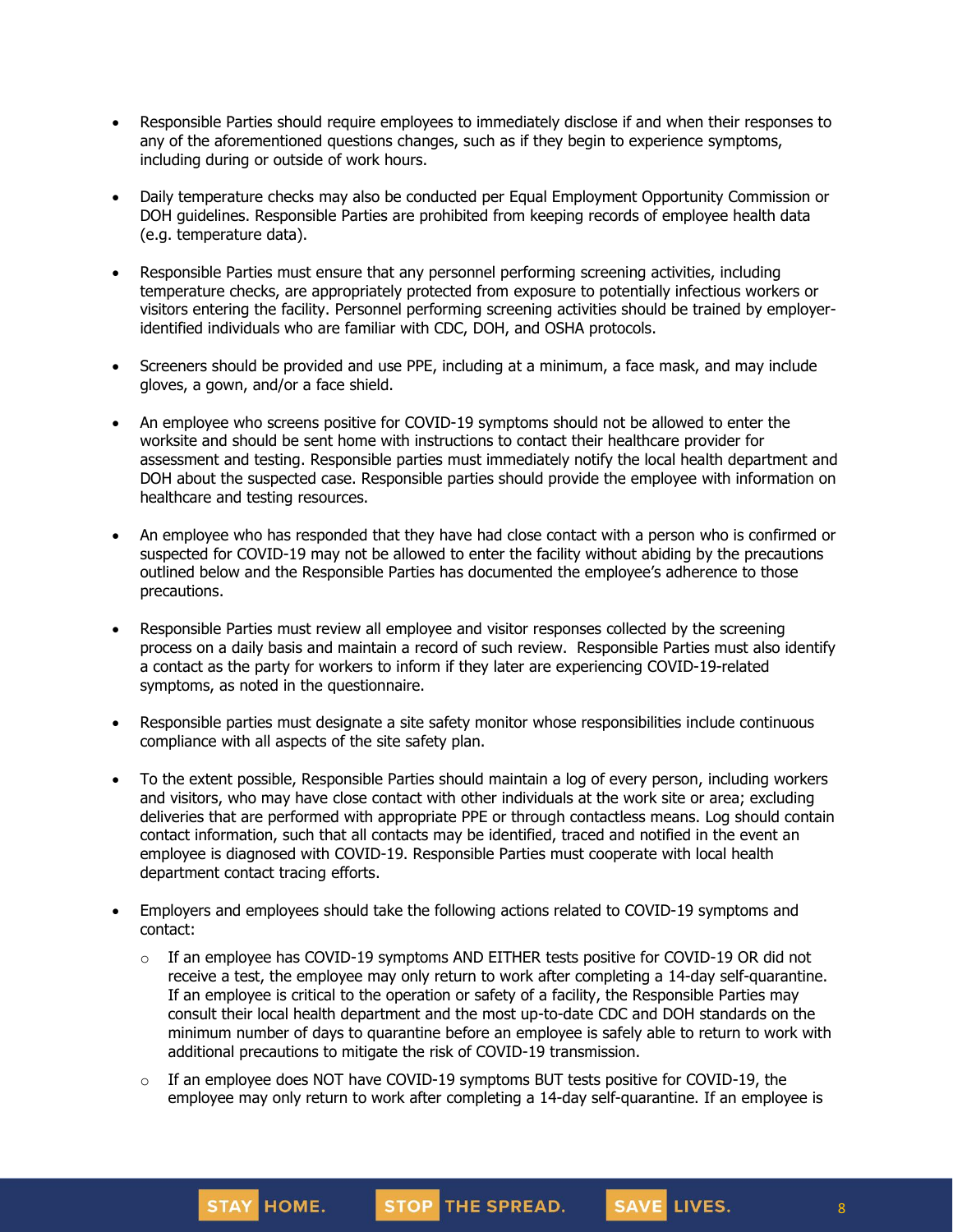critical to the operation or safety of a facility, the Responsible Parties may consult their local health department and the most up-to-date CDC and DOH standards on the minimum number of days to quarantine before an employee is safely able to return to work with additional precautions to mitigate the risk of COVID-19 transmission.

- $\circ$  If an employee has had close contact with a person with COVID-19 for a prolonged period of time AND is symptomatic, the employee should notify the Responsible Parties and follow the above protocol for a positive case.
- $\circ$  If an employee has had close contact with a person with COVID-19 for a prolonged period of time AND is NOT symptomatic, the employee should notify the Responsible Parties and [adhere](https://www.cdc.gov/coronavirus/2019-ncov/community/critical-workers/implementing-safety-practices.html) to the [following](https://www.cdc.gov/coronavirus/2019-ncov/community/critical-workers/implementing-safety-practices.html) practices prior to and during their work shift, which should be documented by the Responsible Parties:
	- 1) Regular monitoring: As long as the employee does not have a temperature or symptoms, they should self-monitor under the supervision of their employer's occupational health program.
	- 2) Wear a mask: The employee should wear a face mask at all times while in the workplace for 14 days after last exposure.
	- 3) Social distance: Employee should continue social distancing practices, including maintaining, at least, six feet distance from others.
	- 4) Disinfect and clean work spaces: Continue to clean and disinfect all areas such as offices, bathrooms, common areas, and shared electronic equipment routinely.
- $\circ$  If an employee is symptomatic upon arrival at work or becomes sick during the day, the employee must be separated and sent home immediately, following the above protocol for a positive case.

### **B. Tracing and Tracking**

- Responsible Parties must notify the local health department and DOH immediately upon being informed of any positive COVID-19 test result by a worker at their site.
- In the case of a worker or visitor testing positive, the Responsible Parties must cooperate with the local health department to trace all contacts in the workplace and notify the health department of all workers and visitors who entered the facility dating back to 48 hours before the worker began experiencing COVID-19 symptoms or tested positive, whichever is earlier, but maintain confidentiality as required by federal and state law and regulations.
- Local health departments will implement monitoring and movement restrictions of infected or exposed persons including home isolation or quarantine.
- Employees who are alerted that they have come into close or proximate contact with a person with COVID-19, and have been alerted via tracing, tracking or other mechanism, are required to selfreport to their employer at the time of alert and shall follow all required protocols as if they had been exposed at work.

## **IV. EMPLOYER PLANS**

Responsible Parties must conspicuously post completed safety plans on site. The State has made available a business reopening safety plan template to guide business owners and operators in developing plans to protect against the spread of COVID-19.